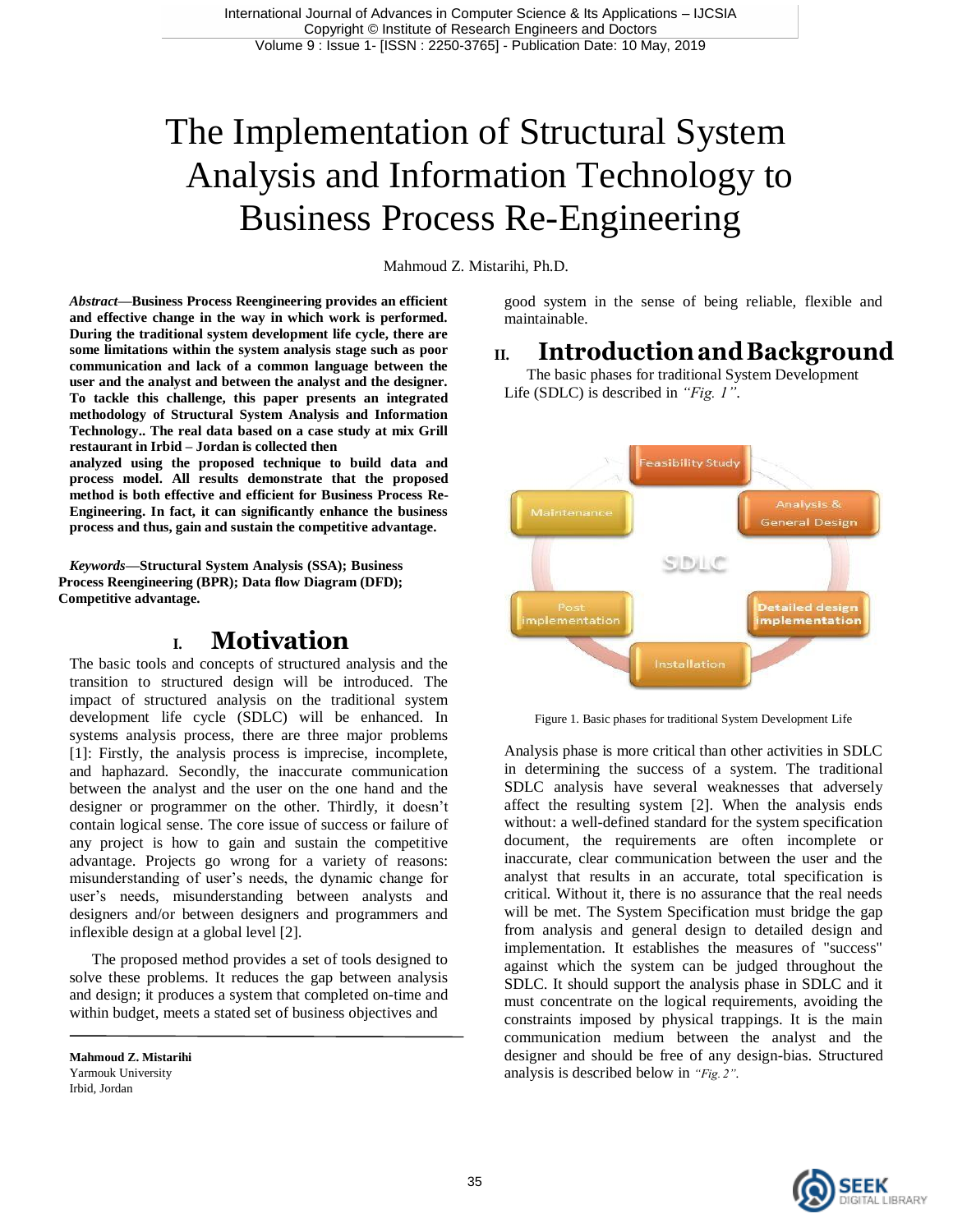



# **III. Proposed Business Process ReengineeringMethodology**

The proposed structural system analysis and information technology methodology to Business Process Re-Engineering undergoes the following steps; Specify the new system in such a way that the user, analyst, and designer all have a clear, mutual understanding. The capabilities of the system must be fully specified by defining the data that is needed. The transformations that will be applied, and the performance, security, and controls that are required. Specify the extent to which these processes will be automated and establish a man-machine interface. Moreover, the system specification should communicate these steps in a clear, concise, and precise fashion using target specification by modeling the existing and new proposed physical and logical systems. Then, package the selected alternative.

### *3.1 The data flow diagram (DFD)*

Traditionally, systems are studied from a procedural viewpoint. This approach often results in a narrow, fragmented understanding of the system (flow of control) [3]. The DFD's represents a meaningful change in the way a system is viewed. The use of a DFD provides a more clear and global understanding of the system. (Logical flow of data) [1]. The DFD presents a meaningful model of the system. Advantages of the modeling process [4]: It provides the capability of "seeing" how the system will react when implemented and data is supplied to it, effective analytic tool, leading the analyst to question areas where

understanding is not yet complete or is visibly incorrect, effective communication tool between user and analyst as well as analyst and designer. Moreover, it is an effective tool for partitioning a system and representing the interrelationships between the resulting components. *"Fig. 3"*  highlights the DFD process.



Figure 3. The data flow diagram (DFD) process

How to draw the DFD level zero (starting point) [5]: identifying the net sources and sinks of data, then identifying all data flows between the system and the external entities. Finally drawing a context diagram. Regarding the top-level partitioning of the system(Network): focus should be on the major processes, intermediate data flows and data stores necessary to model the system which transforms the major system inputs to its outputs. To draw the fragmented portions of the DFD (Completed network): identify the existence of processes and data stores but do not label until data flows have been named. Then, label each data flow with a name that is an honest, meaningful, and complete description of its content. After that consideration of control aspects such as loops, decisions, starting, and stopping.

A successful system model is the product of many iterations. With each iteration new insights and understandings are gained. DFD is not easily understood because too much detail is presented in one drawing [6].

### *3.2 The Data Dictionary (DD)*

Meaningful names have been given to each data flow, data store, and process in DFD Network [7]. These names aid in understanding but don't specify the system. The data and the processes must be fully defined, so that users, analysts, and designers have a correct and complete understanding of the system. The Data Dictionary (DD) will contain the definitions of all data referenced in the system and a process specification. The DD is used primarily for reference purposes and to maintain consistency in naming and specifying the characteristics of the data throughout the system [8].

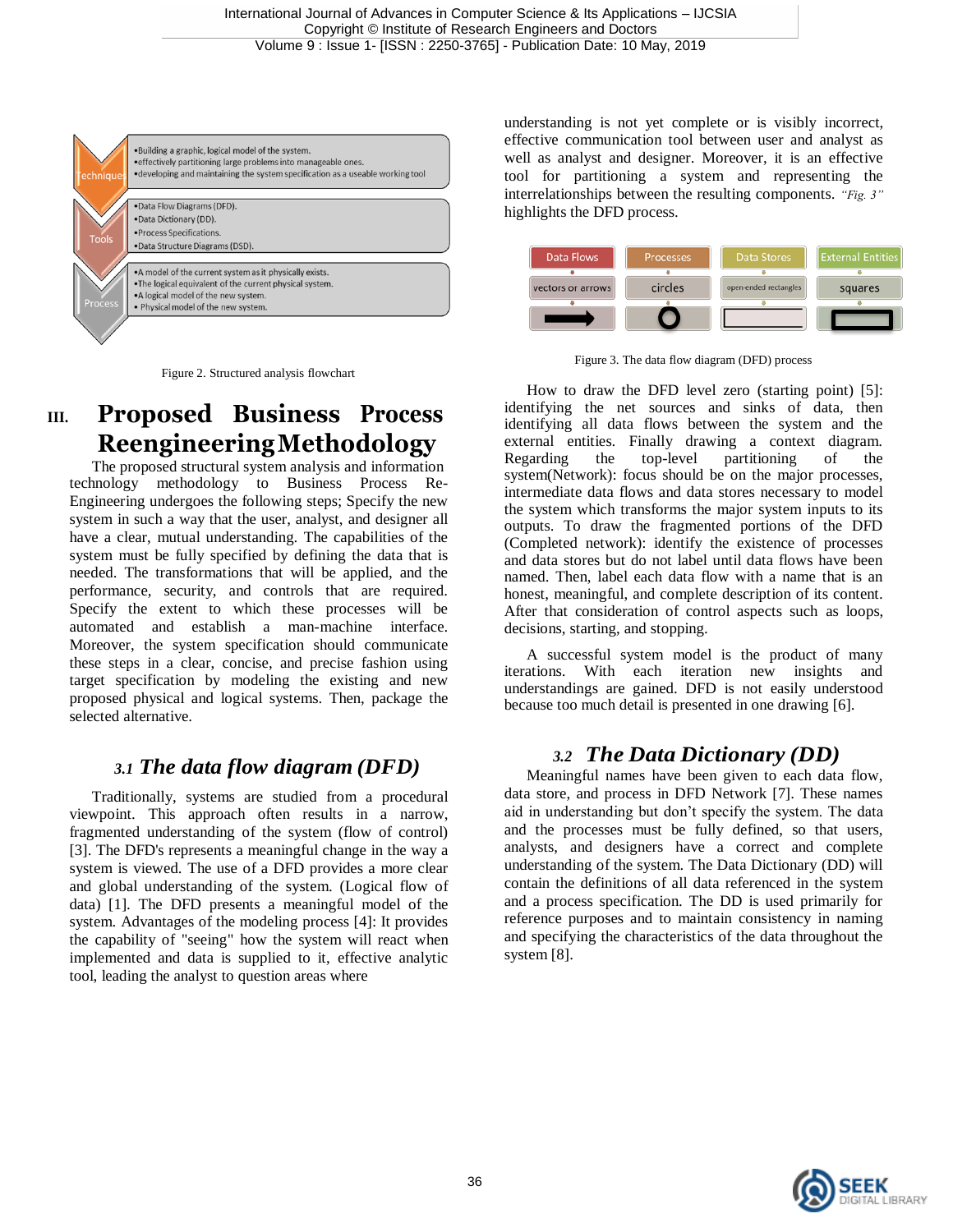TABLE 1. TYPES OF ENTRIES IN THE DATA DICTIONARY.



The data definition portion of a typical DD may contain thousands of entries. These entries fall into three types as described in Table 1.The analyst can specify a process in such a way that given a particular set of values for the incoming data flows, exactly one combination of rules applies, resulting in a unique set of values for the outgoing data flows [9].To accomplish this, three tools are introduced: Structured English, that is a restricted vocabulary which uses action-oriented verbs, omits subjects, and uses terms that are reserved or defined in the data dictionary (DD). Secondly, decision tables as excellent analytic tools in situations where the resulting actions depend on the occurrence of one of several complex combinations of independent conditions. Finally, decision trees: graphic representations of policy that are also useful in situations with combinations of several independent conditions. It is an effective way to present the results of a decision table. The DFD's must be further packaged into implementation units or jobs based on: the centralization vs. decentralization of data and processing functions, custom

development vs the use of major commercially available application software packages and Separating functions that fall in the same business cycle into separate, cohesive jobs [10].

# **IV. Case Study: MixGrill restaurant in Irbid, Jordan**

To test the tools and techniques of structured system analysis, a case study was carried out at Mix Grill fast food restaurant in Irbid, Jordan. There was no As-is model to fulfill the restaurant's mission. The proposed method is used to build the ''To-Be model'' to fully and deeply understand and predict customer needs to gain and sustain the competitive advantage.

To carry on the proposed method, firstly, we start in building database for the information system by collecting data about products, customers, raw materials, suppliers, and other Entities *(Table 2).* Then create tables representing the collected data.

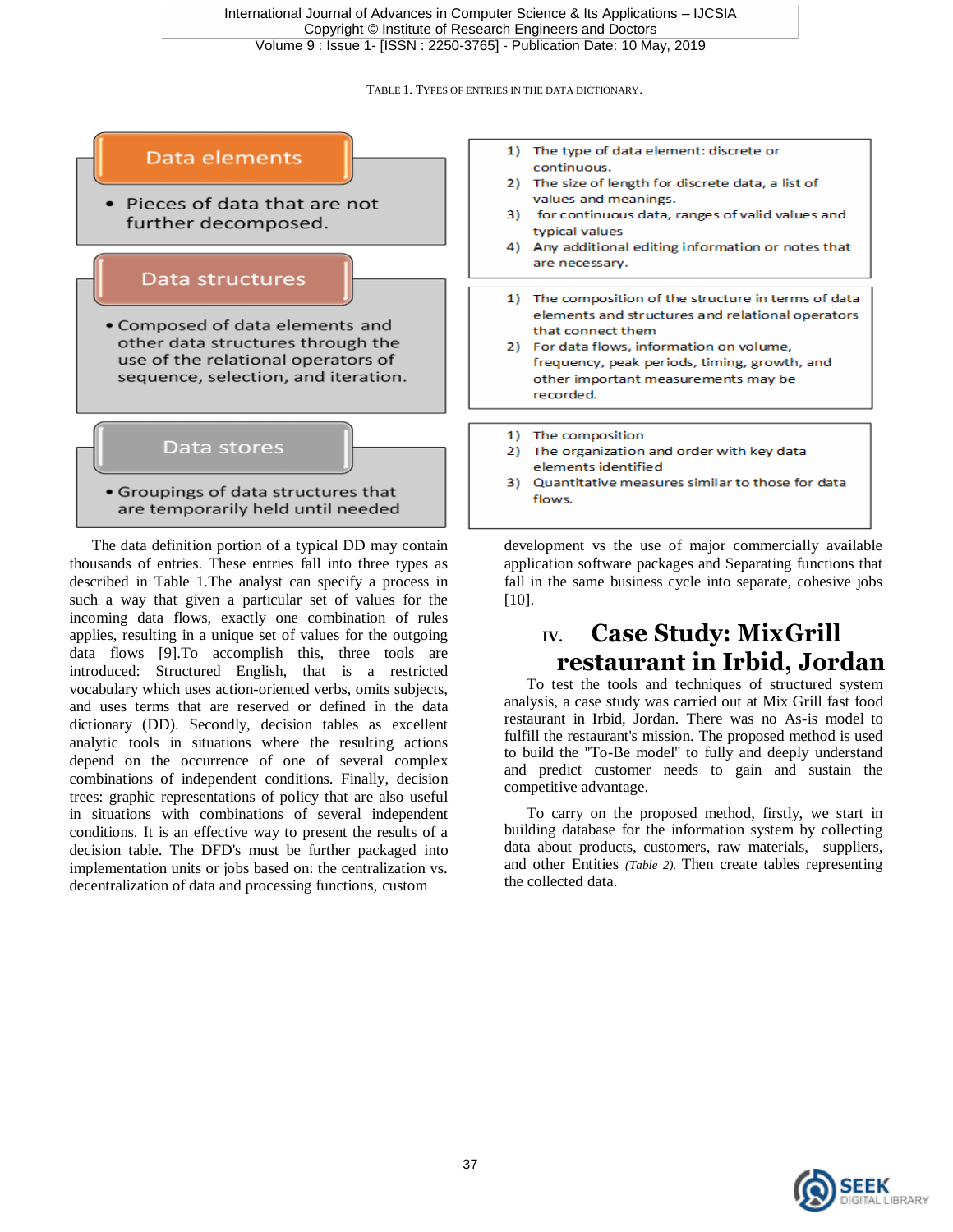#### TABLE 2. BUILDING DATABASE FOR THE INFORMATION SYSTEM

|               | برغربيكن 5                     | 2.75         | 20          | 0   |                                                                                              |                                       |           |           | . برغر, مايونيز علبة 50 غ, كانشب علبة 50غ, باربكيو صوص علبة 50غ, خس, مخلل علبة 50غ, علب فوم شائدويش 1    |  |  |  |
|---------------|--------------------------------|--------------|-------------|-----|----------------------------------------------------------------------------------------------|---------------------------------------|-----------|-----------|----------------------------------------------------------------------------------------------------------|--|--|--|
|               | برغر بالصلصة الايطالية 6       | 2.75         | 20          | 0   |                                                                                              |                                       |           |           | ِ برغر, مايونيز علبة 50 غ, كانشب علبة 50غ, باربكيو صوص علبة 50غ, خس, مخلل علبة 50غ, علب فوم شاندويش 1    |  |  |  |
|               | برغر سبيشل تشيز 7              | 2.5          | 20          |     |                                                                                              |                                       |           |           | جبنة بارميزان, خبز برغر, مايونيز علبة 50 غ, گاڻشب علبة 50غ, باربكيو صوص علبة 50غ, خس, علب فوم شائدويش 1  |  |  |  |
|               | برغر بيف 65غ 8<br>$\mathbf{1}$ |              |             | 0   | قطع بيف 65 غ, جبنة شيدر, خبز برغر, خس, علب فوم شاندويش 1                                     |                                       |           |           |                                                                                                          |  |  |  |
|               | برغر تشبكن 65غ 9               | $\mathbf{1}$ | 10          | 0   |                                                                                              |                                       |           |           | قطع صدر دجاج 65غ, جبنة شيدر, خبز برغر, مايونيز علبة 50 غ, كانشب علبة 50غ, خس, علب فوم شائدويش 1          |  |  |  |
|               | اسكالوب 10                     | 1.25         | 10          |     |                                                                                              |                                       |           |           | اسكالوب, جبنة شيدر, خبز برغر, مايونيز علبة 50 غ, كانشب علبة 50غ, علب فوم شائدويش 1                       |  |  |  |
|               | روبال تشيكن 11                 | 1.25         | 10          | 0   | تَندر, جبنة شيدر, مايونيز علبة 50 غ, كاتشب علبة 50غ, خس, علب فوم شاندويش 1                   |                                       |           |           |                                                                                                          |  |  |  |
|               | هوت دوغ لحم 12                 | 1.75         | 15          | 0   |                                                                                              |                                       |           |           | نْسي, مايونيز علية 50 غ, كاتشب علية 50غ, خردل علية 50 غ, خس, ذره علية 50غ, زيتون اسود, علب فوم شائدويش 1 |  |  |  |
|               | هوت دوغ دجاج 13                | 1.75         | 15          | 0   |                                                                                              |                                       |           |           | نْسي, مايونيز علبة 50 غ, كانشب علبة 50غ, خردل علبة 50 غ, خس, ذره علبة 50غ, زبتون اسود, علب فوم شائدوبش 1 |  |  |  |
|               | سجق 14                         | 1.75         | 15          | 0   |                                                                                              |                                       |           |           | سجق, جبنة شيدر, خبرُ فرنسي, مايونيرُ علبة 50 غ. كانشب علبة 50 غ. خردل علبة 50 غ. علب فوم شائدوبش 1       |  |  |  |
|               | دجاج مسحب 15                   | 1.75         | 10          | 0   |                                                                                              |                                       |           |           | فَطع صدر دجاج 150 غ. خبر شراك, مايونيز علبة 50 غ. خس, مخلل علبة 50غ. علب فوم شاندوبش 1                   |  |  |  |
|               | شيش 16                         | 1.5          | $10$        | 0   | قطع صدر دجاج 150 غ, جبنة شيدر, مايونيز علبة 50 غ, خس, علب فوم شاندويش 1                      |                                       |           |           |                                                                                                          |  |  |  |
|               | ایطالی دجاج 17                 | 1.75         | 10          | 0   |                                                                                              |                                       |           |           | قَطَع صدر دجاج 150 غ. جبنةَ بارميزان، حَبرْ شراك، مايونيز علبةَ 50 غ. حَس, علب فوم شائدوبش 1             |  |  |  |
|               | دجاج ماليزي 18                 | 1.75         | 10          | 0   |                                                                                              |                                       |           |           | قُطع صدر دجاج 150 غ, جبنة شيدر, خبرُ شراك, خس, مخلل علية 50 غ, علب فوم شائدويش 1                         |  |  |  |
|               | دجاج بالخردل 19                | 1.75         | 10          | 0   |                                                                                              |                                       |           |           | قطع صدر دجاج 150 غ, جبنة موزاربلا, خبز شراك, خردل علبة 50 غ, خس, علب فوم شاندويش 1                       |  |  |  |
|               | دجاج فرئسي 20                  | 1.75         | 10          | 0   |                                                                                              |                                       |           |           | قطع صدر دجاج 150غ, خبرُ شراك, مايونيرُ علية 50 غ, خس, زيتون اسود, علب فوم شائدويش, فطر 50غ 1             |  |  |  |
|               | دجاج تندوري 21                 | 1.75         | 10          | 0   |                                                                                              |                                       |           |           | قطع صدر دجاج 150غ, جبنة شيدر, خبز شراك, مايونيز علبة 50 غ, كاتشب علبة 50غ, خس, علب فوم شائدويش 1         |  |  |  |
|               | فاهيتا 22                      | 1.5          | 10          | 0   |                                                                                              |                                       |           |           | قَطَع صدر دجاج 150 غ. جبنة موزاربلا, مايونيز علبة 50 غ. خس, ذره علبة 50 غ. زيتون اسود, علب فوم شائدويش 1 |  |  |  |
|               | ستيك لحم 23                    | 1.5          | 10          | 0   |                                                                                              |                                       |           |           | قطع بيف 150 غ. جبنة شيئر , خبرُ فرنسي, مايونيرُ علبة 50 غ. خردل علبة 50 غ. علب فوم شاندويش 1             |  |  |  |
|               | سٽيك دجاج 24                   | 1.5          | $10$        | 0   |                                                                                              |                                       |           |           | قطع صدر دجاج 150غ, جبنة شيدر, خبز فرنسي, مايونيز علبة 50 غ, علب فوم شاندويش 1                            |  |  |  |
|               |                                |              |             |     |                                                                                              |                                       |           |           |                                                                                                          |  |  |  |
| Material No - | Material Name                  |              | Quantity -  |     | Cost                                                                                         | • Expiration D •                      | 133       |           | برغر بيف 150 غ, علبة بطاطا, كوكا كولا 330 مل 16                                                          |  |  |  |
|               | قطع بيف 150 غ <mark>1</mark>   |              |             | 50  | 0.8                                                                                          | 6/20/2017 134                         |           |           | برغر تشبكن 150 غ, دايو 330 مل                                                                            |  |  |  |
|               | قطع بيف 65 غ 2                 |              |             | 75  | 0.3                                                                                          | 6/15/2017 135                         |           |           | هوت دوغ لحم 23                                                                                           |  |  |  |
|               | قطع صدر دجاج 150غ 3            |              |             | 50  | 0.65                                                                                         | 4/28/2017                             | 136       |           | شيش, فائتا 330 مل, ماء كبير 12                                                                           |  |  |  |
|               | قطع صدر دجاج 65غ 4             |              |             | 75  | 0.3                                                                                          | 4/24/2017 137                         |           |           | اسكالوب, علية بطاطا تشيز, كوكا كولا 330 مل 19                                                            |  |  |  |
|               | زنجر 5                         |              |             | 50  | 0.4                                                                                          | 6/2/2017                              | 138       |           | ايطالى دجاج, دايو 330 مل, ماء صغير 19                                                                    |  |  |  |
|               | تندر 6                         |              |             | 40  | 0.4                                                                                          | 8/1/2017                              | 139       |           | ـحب, كوكا كولا 330 مل, فائتا 330 مل, دايو 330 مل 14                                                      |  |  |  |
|               | هوت دوغ دجاج 7                 |              |             | 200 | 0.6                                                                                          | 9/22/2017                             | 140       |           | برغر بيف 150 غ, دايو 330 مل 44                                                                           |  |  |  |
|               | هوت دوغ لحم 8                  |              |             | 100 | 0.4                                                                                          | 3/18/2017                             | 141       |           | اسكالوب, فائتا 330 مل                                                                                    |  |  |  |
|               | سجق 9                          |              |             | 15  | 0,4                                                                                          | 3/18/2017 142                         |           |           | هوت دوغ دجاج, دايو 330 مل 19                                                                             |  |  |  |
|               | اسكالوب 10                     |              |             | 35  | 0.4                                                                                          | 3/18/2017 143                         |           |           | زنجر, شاورما عادي 20                                                                                     |  |  |  |
|               | جبنة شيدر 11                   |              |             | 250 | 0.05                                                                                         | 3/18/2017 144                         |           |           | ﺎ ﺩﺑﻞ, ﻛﻮﻛﺎ ﻛﻮﻻ 330 ﻣﻞ, ﻓﺎﻧﺘﺎ 330 ﻣﻞ, ﺩﺍﻳﻮ 330 ﻣﻞ 18                                                     |  |  |  |
|               | جبنة موزاربلا 12               |              |             | 250 | 0.05                                                                                         | 3/18/2017 145                         |           |           | شاورماسوبر, فائتا 330 مل 28                                                                              |  |  |  |
|               | جبنة قشقوان 13                 |              |             | 250 | 0.1                                                                                          | 3/18/2017 146                         |           |           | شپش وکباب, کوکا کولا 330 مل                                                                              |  |  |  |
|               | جبنة بارميزان 14               |              |             | 150 | 0.1                                                                                          | 6/10/2017 147                         |           |           | شيش, دايو 330 مل 17                                                                                      |  |  |  |
|               | خبز شراك 15                    |              |             | 50  | 0.05                                                                                         | 12/27/2016 148                        |           |           | دجاج فرنسی 21                                                                                            |  |  |  |
|               | خبز فرنسی 16                   |              |             | 40  | 0.07                                                                                         | 3/18/2017 149                         |           |           | اسكالوب, دايو 330 مل 5                                                                                   |  |  |  |
|               | Supplier No - supplier Name -  | Distance     | lead time - |     | phone                                                                                        |                                       | materials | $\bullet$ |                                                                                                          |  |  |  |
|               | مخابز الطواحين <mark>ا</mark>  | 53           | 24 ساعة     |     |                                                                                              |                                       |           |           |                                                                                                          |  |  |  |
|               | مجمدات نبيل 2                  | 515          | 2922        |     | خبز شراك, خبز فرنسي, خبز برغر 796216522<br>هوت دوغ دجاج, هوت دوغ لحم, سجق, اسكالوب 791313735 |                                       |           |           |                                                                                                          |  |  |  |
|               | ملحمة اللنجي 3<br>51.5         |              | $P_{22}$ 3  |     | شيدر , جبنة موزاربلا, جبنة قشقوان, جبنة بارميزان 772316522                                   |                                       |           |           |                                                                                                          |  |  |  |
|               | 55<br>شركة افق السماء 4        |              | 2 يوم       |     | غ, زيتون اسود, مخلل علبة 50غ, فطر 50غ, بطاطا 796122646                                       |                                       |           |           |                                                                                                          |  |  |  |
|               | شركة الصباحين 5<br>56          |              |             |     | فَوم بطاطا, علب فَوم شاورما, علب فَوم شائدويش 789243312                                      |                                       |           |           |                                                                                                          |  |  |  |
|               | 54<br>اسواق الضاحية 6          |              |             |     |                                                                                              |                                       |           |           |                                                                                                          |  |  |  |
|               |                                |              |             |     |                                                                                              | خس, زيتون اسود, عصير برتقال 797872246 |           |           |                                                                                                          |  |  |  |

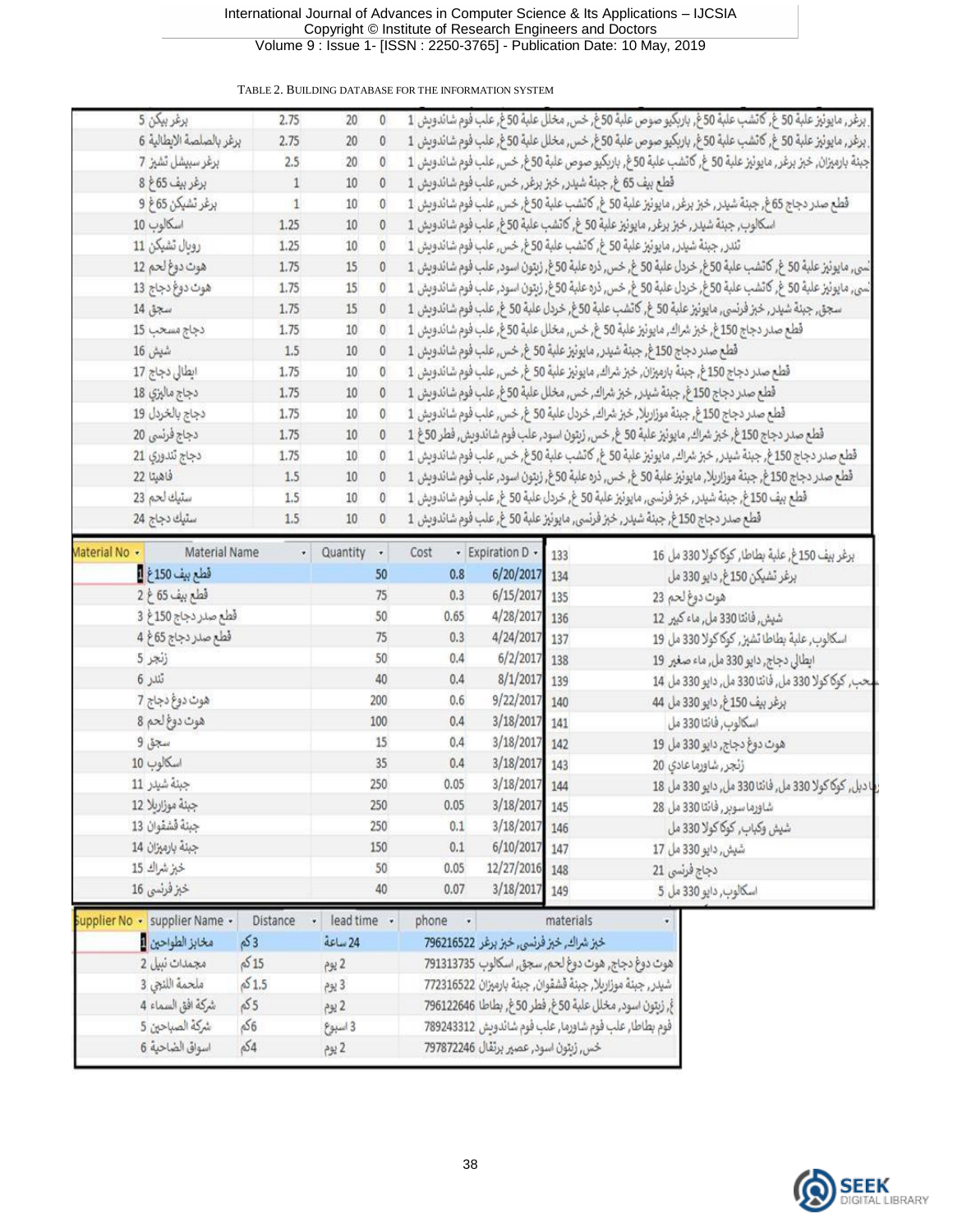Now, the next step is data modeling to create relationships between tables as described in *"Fig. 4''*



Figure 4. Data modeling process.

Then, create queries and forms as described in *(Table 3).*

#### TABLE 3. CREATING QUERIES AND FORMS FOR THE INFORMATION SYSTE

|                                             |                                                 | Order No                                             | (New)      |            |     |                |  |
|---------------------------------------------|-------------------------------------------------|------------------------------------------------------|------------|------------|-----|----------------|--|
|                                             |                                                 | <b>Customer No</b>                                   |            |            |     |                |  |
| 18<br><b>Customer No</b>                    |                                                 | Product No                                           |            |            |     |                |  |
| أدم<br>Customer name                        |                                                 |                                                      |            |            |     |                |  |
| Address<br>ضاحية الحسين_مسجد خالد بن الوليد |                                                 | order date                                           | 12/28/2016 |            |     |                |  |
|                                             |                                                 | order type                                           |            |            |     |                |  |
| adham2545@hotmail.com<br>E-mail             |                                                 |                                                      |            |            |     |                |  |
|                                             |                                                 | Table No                                             |            |            |     |                |  |
| phone No<br>786560098                       |                                                 |                                                      |            |            |     |                |  |
| irbid<br>City                               |                                                 |                                                      |            |            |     |                |  |
|                                             |                                                 |                                                      |            |            |     |                |  |
| Order No -<br><b>Product No</b>             | • Quantity • order date • order type • Table No |                                                      |            |            |     |                |  |
| 24 31                                       | $\overline{3}$<br>$\mathbf{1}$                  | 12/23/2016 phone-deliver<br>12/24/2016 phone-deliver |            | Deliveries | -⊲⊦ |                |  |
| 144 30, 31, 32, 36, 37, 38<br>248 35, 36    | $\mathbf{1}$                                    | 12/28/2016 ifood                                     |            |            |     | Product stored |  |
| $*$<br>(New)                                | $\overline{0}$                                  | 12/28/2016                                           |            | rture      |     | as delivered   |  |
|                                             |                                                 |                                                      |            |            |     |                |  |
|                                             |                                                 |                                                      |            |            |     |                |  |

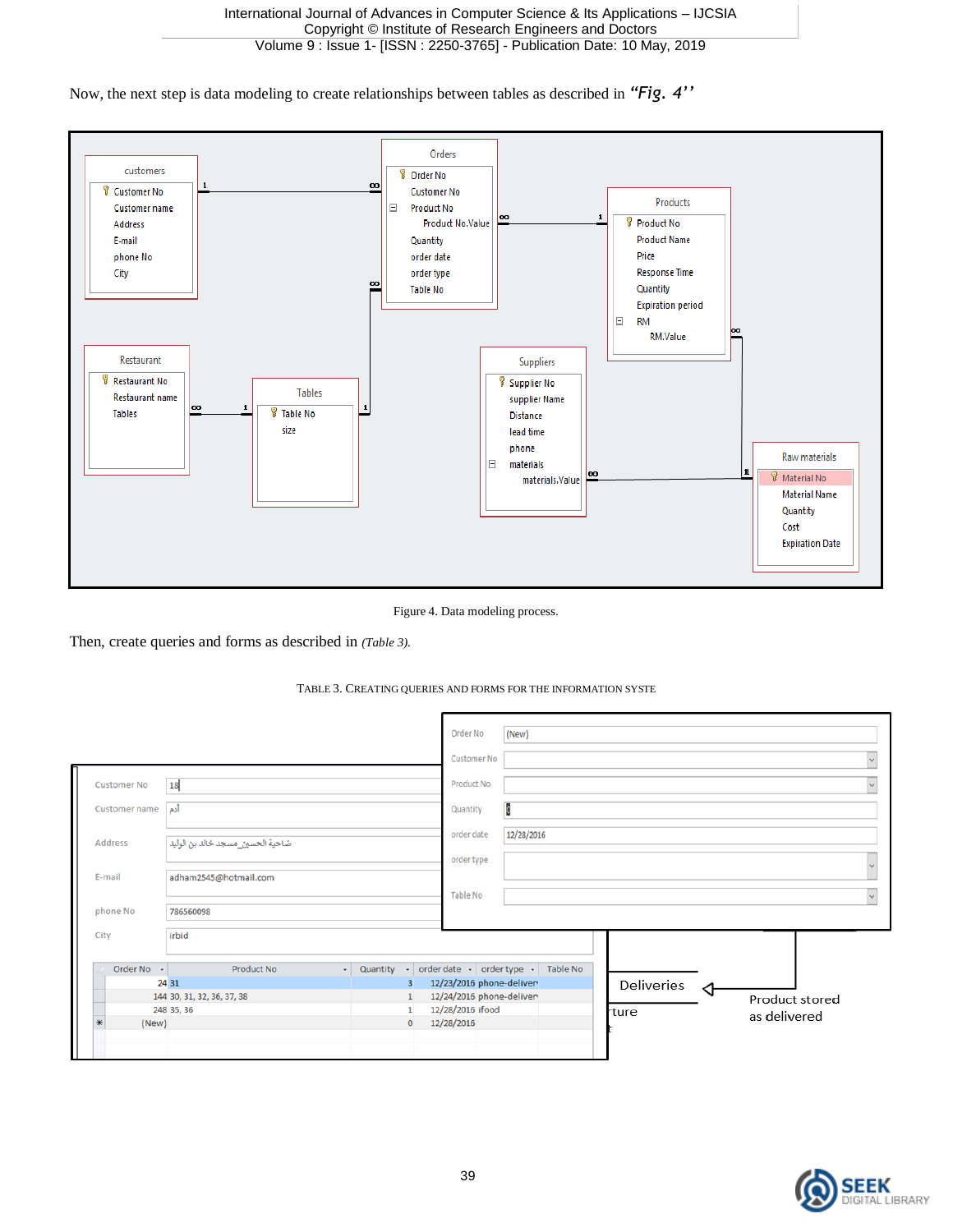Figure 5. Data Flow Diagram (DFD) for ordering and delivering process.



Figure 6. Data dictionary (DD) for ordering and delivering process.

Now, we will use the SSA tools to enhance the business process by matching the right structured design (process model) with the right structured analysis via Data Flow Diagram (DFD) for ordering and delivering process *"Fig. 5"* and using Data Dictionary *"Fig. 6"*.

Now, the ordering and delivering process models (logical model) are ready to give it to designer (IT) to convert it to (physical model). Results of the case study show that the proposed methodology enhances the business process by understanding the customer needs in the dynamic environment and it builds the right process model by eliminating the misunderstanding between designer (IT) and analysts (IS) and it helped in creating flexible design for global level.

## **V. Conclusion**

The core issue of success or failure of any project depends mainly on data and process modeling to gain and sustain the competitive advantage. Projects go wrong for a variety of reasons, mainly the misunderstanding of the user's needs within a dynamic environment. In this paper, a case study at mix Grill restaurant in Irbid – Jordan is presented of the incorporation of Structural System Analysis (SSA) and Information Technology (IT) in business process re-engineering. All results recommend that the proposed method is both effective and efficient for the reengineered To-Be process. In fact, it can significantly enhance the business process in terms of throughput rate, latency and customer satisfaction. Thus, gain and sustain the competitive advantage.

#### *Acknowledgment*

Author would like to acknowledge the help of engineer Ahmad A. Bany Abed Elnabi and engineer Abdullah

Mmdouh Al-Sarraj in collecting data and for their assistance via intellectual discussions.

### *References*

- [1] Mchael Hammer, "Reengineering work: don't automate, obliterate", Harvard Business Review, July-August, 1990.
- [2] M. Laguna and J. Marklund, "Business Process Modeling, Simulation and Design", Prentice Hall, March 2004.
- [3] Michael Hammer and James Champy, Reengineering the Corporation, Nicolas Brealey, London, 1993.
- [4] Gary Bom, Process Management to Quality Improvement: the way to design, document and re-engineer business systems, John Wiley & Sons, Chichester, 1994.
- [5] "Business Process Reengineering," Technology Park Malaysia (TPM), 2015, [Online]http://www.iscistech.com/Webpages/BusinessProcessReengi neering.aspx.
- [6] Mohsen Attaran, Sharmin Attaran. The rebirth of re-engineering: Business Process Management Journal, 2004, Volume:10 Issue:4 Page:415 – 429.
- [7] Chiwoon Cho, Nam Wook Cho. Design of a BPR-Based Information Strategy Planning (ISP). Computational Science and Its Applications – ICCSA 2005, Volume 3482/2005.
- [8] Malhotra, Y., Business process redesign: an overview. IEEE Engineering Management Review, 1998. 26: p. 27-31.
- [9] Davenport, T.H., Process innovation: reengineering work through information technology1993: Harvard Business Press.
- [10] Hammer, M., Reengineering work: don't automate, obliterate. Harvard business review, 1990. 68(4): p. 104-112.